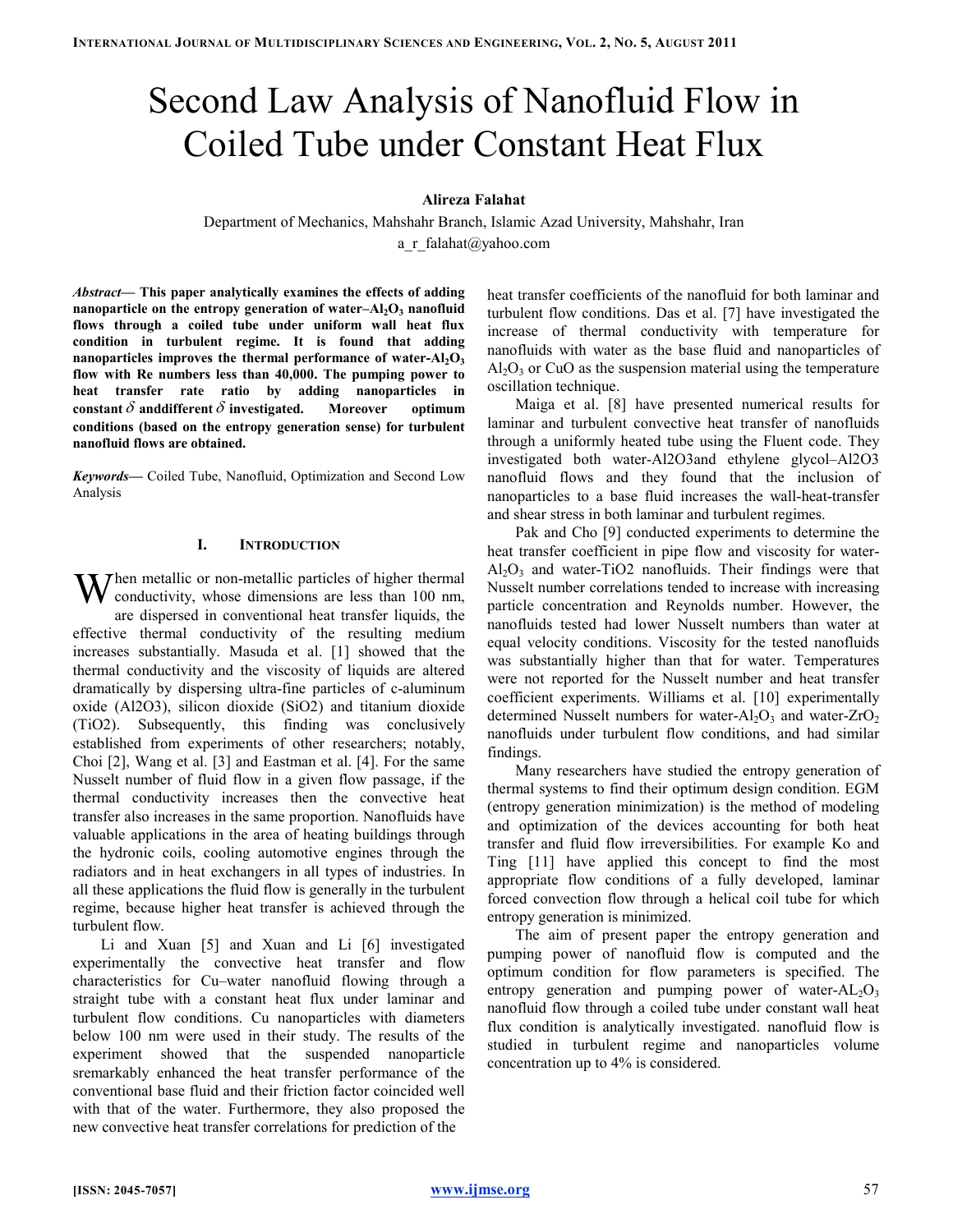# II. GEOMETRY OF COILED TUBE

A coiled tube has been shown in Fig. 1. In this figure,  $d/2$  is inner radius of the tube and  $D/2$  is curvature radius of the coil, and b is the coil pitch. The curvature ratio,  $\delta$ , is defined as the coil-to-tube radius ratio,  $d/D$ . The other three important dimensionless parameters namely, Reynolds number (Re), Nusselt number  $(Nu)$ , and Dean number  $(Dn)$  are defined as follow.



Fig. 1. Geometry of the coiled tube

$$
\text{Re} = \frac{\rho U d}{\mu}, Nu = \frac{h d}{k}, Dn = \text{Re}\left(\frac{d}{D}\right)^{0.5}
$$
 (1)

Where,  $U$  and  $h$  are average velocity and convective heat transfer coefficient respectively.

## III. ENTROPY GENERATION ANALYSIS

Taking the coil passage of length  $dx$  as the thermodynamic system, the first and second laws can be expressed as

$$
\dot{m}dh = q'dx\tag{2}
$$

$$
\dot{S}_{gen}' = \dot{m}\frac{ds}{dx} - \frac{q'}{T + \Delta T}
$$
\n(3)

where  $\dot{m}$ ,  $q'$  and  $\dot{S}'_{gen}$  are the mass flow rate in the coiled tubes, the heat transfer rate and the entropy generation rate per unit coil length, respectively. By using the thermodynamic relation

$$
T ds = dh - v dp \tag{4}
$$

 $\dot{S}'_{gen}$  can be written as

$$
\dot{S}_{gen}' = \frac{q' \Delta T}{T^2 (1 + \frac{\Delta T}{T})} + \frac{\dot{m}}{T \rho} \left( -\frac{dp}{dx} \right)
$$
\n(5)

The pressure drop is [12]

$$
dp = -\frac{f \rho U^2}{2d} dx
$$
 (6)

Based on the relationship between friction factor  $f$  and pressure drop, and the heat transfer coefficient  $\overline{h}$  and Nusselt number,  $\dot{S}'_{gen}$  can be expressed by

$$
\dot{S}'_{gen} = \frac{q' \Delta T}{T^2 \pi N u k + T q'} + \frac{32 \dot{m}^3 f}{T \rho^2 d^5 \pi^2}
$$
(7)

The only difference between the final form and the derivation of Bejan [13] is that the  $\Delta T/T$  term in Eq. (5) has been retained in the present derivation for accuracy, although the effect of the term may not be significant since its value is relatively minor when  $\Delta T$  is much smaller than T. The nondimensional entropy generation number  $N<sub>S</sub>$  [13, 14] is defined as  $\dot{S}_{gen}^{\prime}/(q^{\prime}/T)$  and can be determined from Eq. (7) as

defined as 
$$
S_{gen}/(q / T)
$$
 and can be determined from Eq. (7) as

$$
N_S = (N_S)_T + (N_S)_P \tag{8}
$$

Where

$$
(N_S)_T = \frac{1}{Nu\eta_1 + 1} \tag{9}
$$

$$
(N_S)_P = \frac{f \operatorname{Re}^5}{\eta_2} \tag{10}
$$

 $\eta_1$  and  $\eta_2$  are two dimensionless duty parameters, defined as

$$
\eta_1 = \frac{\pi k T}{q'}\tag{11}
$$

$$
\eta_2 = \frac{32\dot{m}^2 \rho^2 q'}{\mu^5 \pi^3} \tag{12}
$$

In turbulent flow the Dean number does not correlate the flow measurements data well, whereas Reynolds number can be used as a model parameter to predict the friction factor accurately. The friction factor in the turbulent regime is given by Mori and Nakayama [15]:

$$
f = \frac{64}{\text{Re}} \left( \text{Re} \,\delta^2 \right)^{\frac{1}{20}} \tag{13}
$$

Xin and Ebadin [16] measured the average Nusselt number using constant heat flux boundary condition and reported the following correlation for Nusselt number in the turbulent regime:

$$
Nu = 0.00619 \,\text{Re}^{0.92} \,\text{Pr}^{0.4} (1 + 3.455 \,\delta) \tag{14}
$$

### IV. PUMPING POWER TO HEAT TRANSFER RATIO

The ratio of pumping power to heat transfer rate is

$$
P_r = \frac{\pi d^2}{4} \frac{\Delta P U}{\left(\frac{q'}{\pi d h}\right)}\tag{15}
$$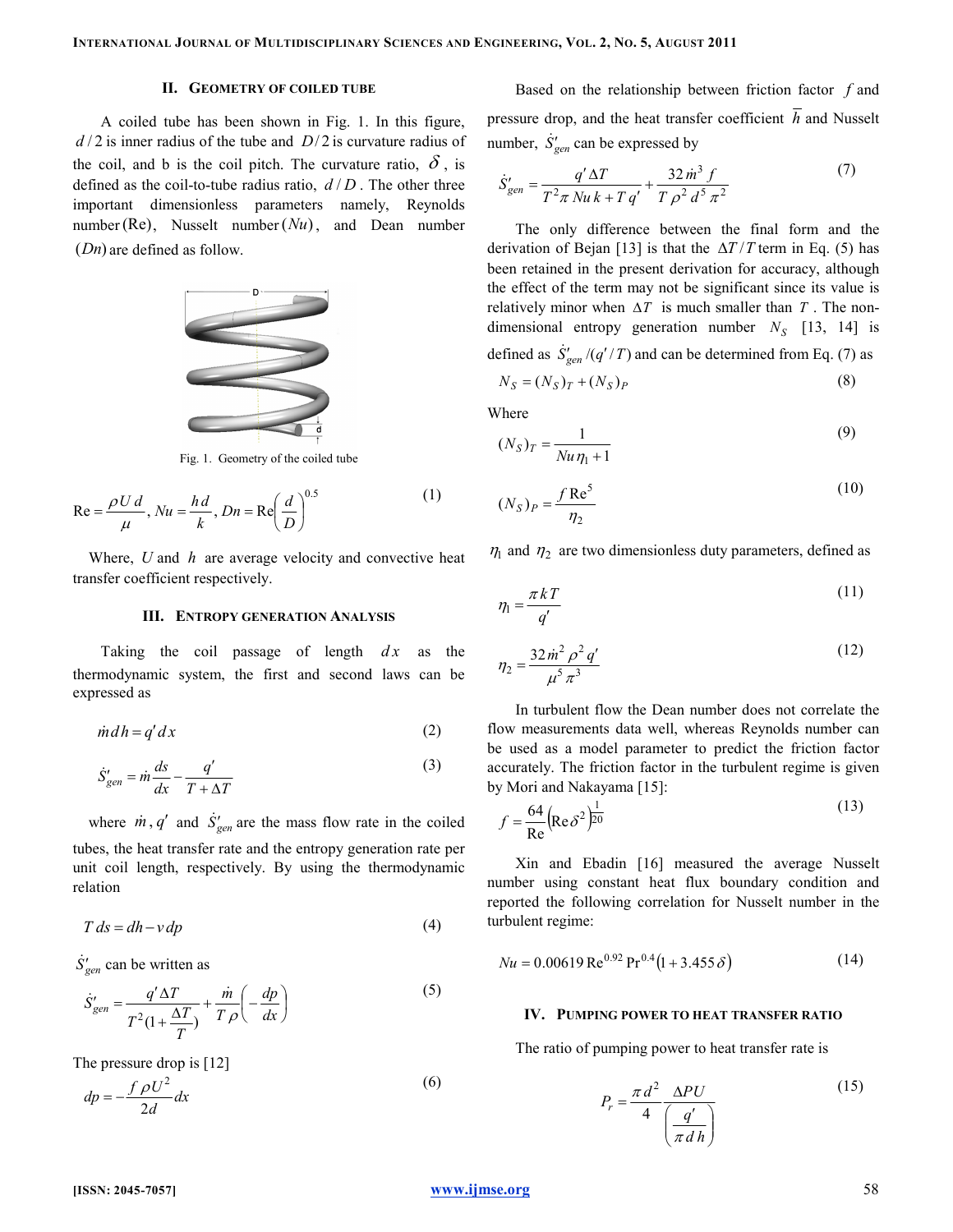Using Eq. (6), the pumping power to heat transfer ratio Pr is

$$
P_r = \frac{1}{8} f \frac{Ec}{St}
$$
 (16)

Where the Eckert number and Stanton number is defined as

$$
Ec = \frac{U^2}{C_p \left(\frac{q'}{\pi d h}\right)}
$$
(17)  

$$
St = \frac{h}{\rho U C_p}
$$
(18)

### V. THERMOPHISICAL PROPERTIES OF NANOFLUID

Assuming small temperature variations the thermophysical properties (density, specific heat, viscosity and thermal conductivity) of the nanofluid may be calculated as a function of nanoparticle volume concentration  $(\phi)$ , base fluid and nanoparticles properties. Using the general formula for the mixtures, the following equation can be obtained to evaluate the density of nanofluid:

$$
\rho_{nf} = (1 - \phi)\rho_{bf} + \phi\rho_p \tag{19}
$$

Where indices ''p", ''bf" and ''nf" refer to particle, base fluid, and nanofluid respectively. As mentioned in Buongiorno [17], assuming that the nanoparticles and the base fluid are in thermal equilibrium, the nanofluid specific heat is derived from:

$$
Cp_{nf} = (1 - \phi)Cp_{bf} + \phi Cp_p \tag{20}
$$

These equations, which are based on the physical principle of the mixture rules, have been found appropriate for use with nanofluids through experimental validation by Pak and Cho [9] and Xuan and Roetzel [18].

Viscosity and thermal conductivity of water- $Al_2O_3$ nanofluid are evaluated by the model developed by Maiga et al. [19] based on experimental works of Masuda et al. [20], Lee et al. [21] and Choi et al. [22]. For water-Al2O3it was proposed:

$$
\mu_{nf} = (123\phi^2 + 7.3\phi + 1)\mu_{bf}
$$
\n(21)

$$
k_{nf} = (4.97\phi^2 + 2.72\phi + 1)k_{bf}
$$
 (22)

In these equations it is assumed that the temperature variation is smaller than  $10^{\circ}$  The true effect of augmentation technique (such as adding nanoparticles) on the thermodynamic performance can be evaluated by comparing the irreversibility of the heat exchanger apparatus before and after the implementation of the augmentation technique. To this end the augmentation entropy generation number is defined:

$$
N_{S,a} = \frac{N_S}{N_{S,0}}\tag{23}
$$

Where  $N_{S,0}$  represent the degree of irreversibility when the fluid is distilled water  $(\phi = 0)$ . According to Eq. (25) adding nanoparticle is thermodynamically advantageous when  $N_{S,a}$  values are less than 1.

# VI. RESULT AND DISCUSSION

Fig. 2 displays the entropy generation number for turbulent flow of water- $Al_2O_3$  nanofluid versus Re, in different volume concentrations. It is found that by increasing Re number the entropy generation number first decreases and then increases, so there is a Re number for each volume concentration of nanoparticle in which the entropy generation is minimum. The Re number in which the entropy generation is minimum, decreases by increasing nanoparticle volume concentration from about 230,000 for pure water to 154,000 for  $\phi = 4\%$ . Also it is clear from Fig. 8 that adding nanoparticles to the turbulent flow of nanofluid has different effects on the entropy generation before and after minimum entropy generation region.

Fig. 3 represents the effects of adding nanoparticles on augmentation entropy generation number at different Re numbers. As it can be seen at low Re numbers (Re < 40000) the augmentation entropy generation number is less than unity which means that using nanoparticles at these Re numbers is efficient and increases the thermodynamic performance, whereas at high Re numbers  $(Re > 140000)$  the use of nanoparticles results in raising the entropy generation sharply. For each volume concentration an optimum Re number exists that has the smallest entropy generation relative to the pure water which are represented by triangular symbols in Fig. 3. It is found that these optimum Re numbers are between 40,000 and 41,500 (respectively for  $\phi = 4\%$  and  $\phi = 1\%$ ). Moreover it is found that the maximum decrease in entropy generation is for  $\phi = 4\%$  at Re = 40000 which is about 22% while the highest increase of entropy generation is about 101% and occurs for  $\phi = 4\%$  at Re = 350000.



Fig. 2. Entropy generation number in turbulent flow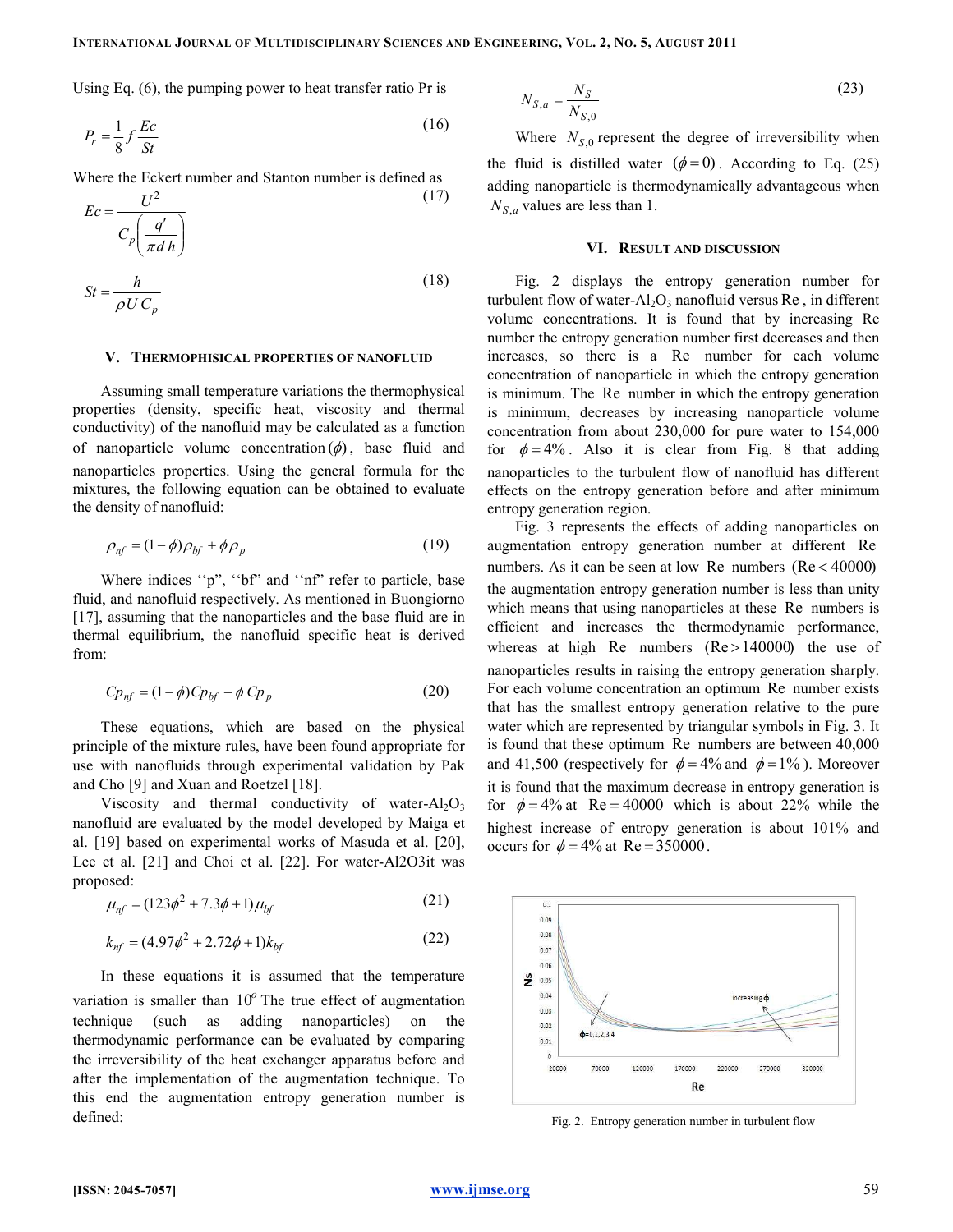

Fig. 3. Augmentation entropy generation number in turbulent flow

In Fig. 4, augmentation entropy generation number is plotted versus volume concentration of nanoparticles for different Re numbers. It is shown that for very small Re numbers (Re <150000) the augmentation entropy generation number declines linearly. By increasing the Re number at  $Re = 45000$  the effects of fluid flow irreversibility becomes more important and the advantageous of decreasing heat transfer irreversibility is wasted by increasing the fluid flow irreversibility. Indeed at this Re number adding nanoparticles has no significant effects on the entropy generation and augmentation entropy generation number is approximately unity at a range of volume concentrations from 0% to 4%. By continuing to increase the Re number, the fluid flow irreversibility becomes dominant and adding nanoparticles results in an extreme ascent of entropy generation number.

Fig. 5 illustrates the entropy generation number versus  $\delta$ number in turbulent flow where nanoparticle volume concentration ranges from 0% to 4%. It can be seen that Ns decrease with the increase of  $\delta$  for pure water and declines by increasing the volume concentration of nanoparticles.

Variation of the pumping power to heat transfer rate ratio  $P_r$  with Re numbers shown in Fig. 6 for water-Al<sub>2</sub>O<sub>3</sub> for constant  $\delta$  in turbulent flow. It is shown that the pumping power to heat transfer rate ratio  $P_r$  increases by adding nanoparticles in constant  $\delta$  similar laminar flow.

Fig. 7 illustrates the pumping power to heat transfer rate ratio  $P_r$  number versus  $\delta$  where nanoparticle volume



Fig. 4. Augmentation Entropy generation number in turbulent flow versus volume concentration



Fig. 5. Augmentation entropy generation number in turbulent flow versus  $\delta$ 



Fig. 6. Pumping power to heat transfer rate ratio  $P_r$  versus  $\text{Re}$  in turbulent flow



Fig. 7. Pumping power to heat transfer rate ratio  $P_r$  versus  $\delta$  in turbulent flow

concentration ranges from 0% to 4%. It can be seen that  $P_r$ decrease with the increase of  $\delta$  for pure water and increase by increasing the volume concentration of nanoparticles.

### VII. CONCLUSION

In this paper entropy generation and pumping power of the nanofluids flow through a coiled tube under constant wall heat flux is investigated. Based on the results obtained in this paper it can be concluded that in the sense of thermodynamic performance, adding nanoparticles to the base fluid is efficient